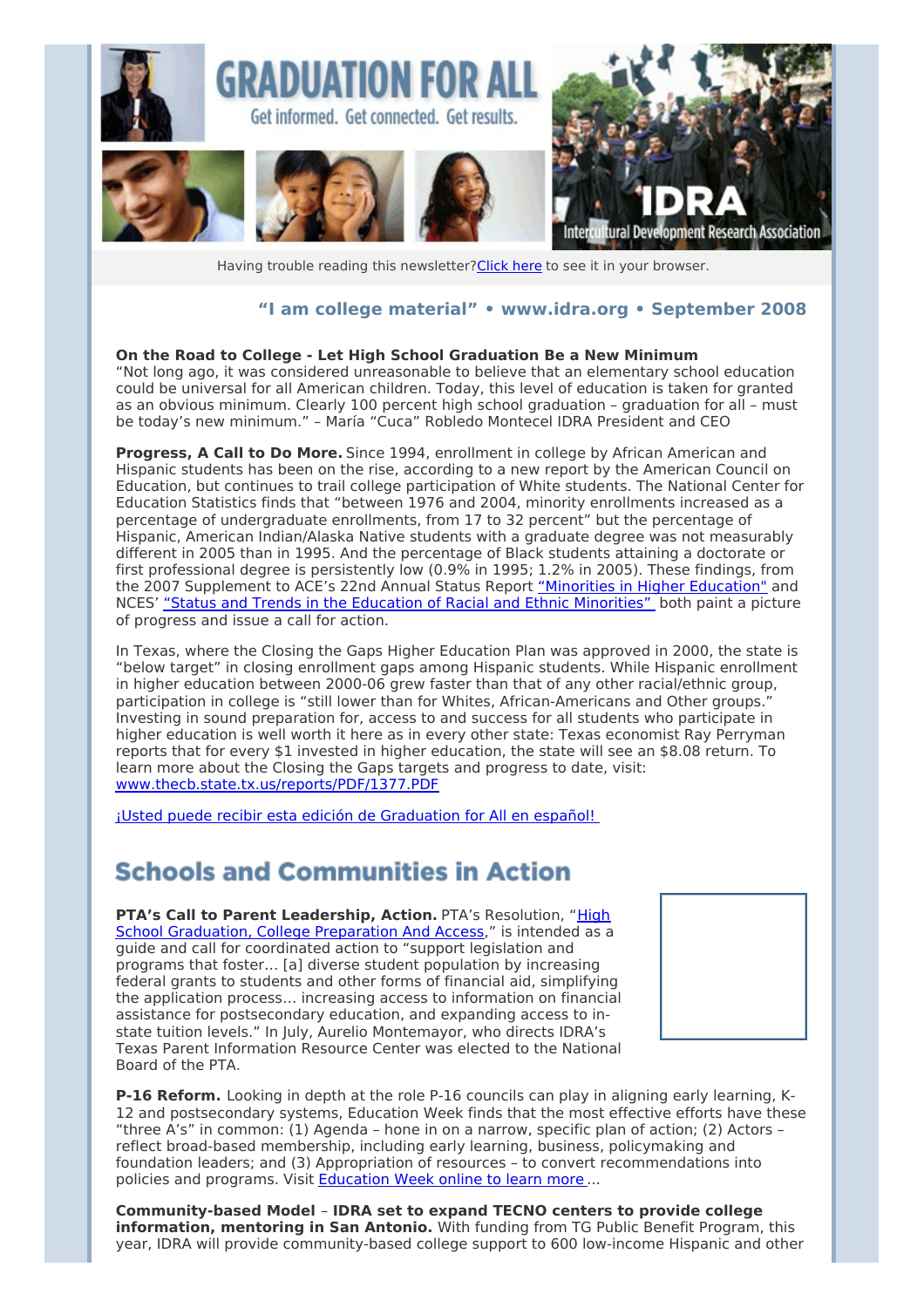minority 11th and 12th grade students and their families. The project will be carried out in partnership with four community TECNO sites: Benitia Family Center, YMCA, Westside YWCA and Edgewood Family Network. Collaborating colleges (Our Lady of the Lake University, San Antonio College, and Northwest Vista College) will support work study students or retired high school and college counselors to staff the TECNO centers as college student mentors.

**Recommendations for Policy and Practice.** The IDRA TECNO model is coordinated with other local supports for students and families and grows out of IDRA's statewide forums, research and recommendations on increasing college access. InterAction, A Call to Action outlined a framework for increasing college access and success in the seven areas of (1) preparation, (2) access, (3) institutional persistence, (4) affordability, (5) institutional resources, (6) graduation, and (7) graduate and [professional](http://idra.createsend1.com/t/1/l/vildl/l/www.idra.org/images/stories/InterActionPolicySolutions.pdf) studies along with 31 policy solutions developed by leaders from K-12 educators to business, community, policy and higher education leaders.

**Effective Higher Education Recruitment Strategies: Findings from a Research Study of San Antonio College**, by IDRA researchers Josie Danini Cortez, M.A., and Albert Cortez, Ph.D. provides models and [recommendations](http://idra.createsend1.com/t/1/l/vildl/l/www.idra.org/IDRA_Newsletter/August_2004_Self_Renewing_Schools_Access/Effective_Higher_Education_Recruitment_Strategies/) on improving access through better recruitment .

## **Toolbox**

"Paving a Path for Poor Students' College Dreams." The final report in a seven-part series on college [admissions,](http://idra.createsend1.com/t/1/l/vildl/l/www.npr.org/templates/story/story.php?storyId=7537888) this NPR story by Wendy Kaufman, talks about making costs manageable, raising expectations and navigating financial aid.

College Board – visit the College Board (www.collegeboard.com) for resources for students, parents and professionals on testing, applying, planning and paying for college. The site includes a parent guide and is available in [English](http://idra.createsend1.com/t/1/l/vildl/l/www.collegeboard.com/parents/) and [Spanish](http://idra.createsend1.com/t/1/l/vildl/l/www.collegeboard.com/padres/index.html).

**College Going Hopes of First-Generation Students on the Rise, Barriers Persist** To learn more, visit First in My Family: A Profile of [First-Generation](http://idra.createsend1.com/t/1/l/vildl/l/www.gseis.ucla.edu/heri/PDFs/pubs/briefs/FirstGenResearchBrief.pdf) College Students at Four-Year Institutions since 1971, one in a series of reports by HERI.

The [Pathways](http://idra.createsend1.com/t/1/l/vildl/l/www.pathwaystocollege.net/index.html) to College Network is an alliance of 38 national organizations and funders committed to advancing college access and success for underserved students.

**What is the state of integration?** Visit the Civil Rights Project/Proyecto Derechos Civiles (CRP/PDC) at the UCLA's Graduate School of Education and Information Studies for its recentlyreleased [Integration](http://idra.createsend1.com/t/1/l/vildl/l/theintegrationreport.wordpress.com) Report.

# **Youth Voices**

"[When we're] not challenged by teachers and the curriculum…we enter college unprepared…Some may ask themselves why they should even be there..." - High School Students, Oklahoma City presenting at IDRA Fulfilling the Promise of Mendez and Brown [Community](http://idra.createsend1.com/t/1/l/vildl/l/blueprintsforaction.idra.org/file.php/1/Oklahoma_Youth_Voices_0001.wmv) Blueprints Dialogue Meeting

"The economic plight of many Hispanic students entering college is an issue that should be addressed. For me, attaining <sup>a</sup> college degree has always been <sup>a</sup> financial challenge, not an academic one" from Excelencia in [Education's](http://idra.createsend1.com/t/1/l/vildl/l/www.edexcelencia.org/programs/voces/voces.asp) VOCES (Voices): A Profile of Today's Latino College Students



"I am college material" – tutor, IDRA Coca-Cola Valued Youth Program, from ["Coca-Cola](http://idra.createsend1.com/t/1/l/vildl/l/www.idra.org/IDRA_Newsletters/September_2006_Student_Success/Coca-Cola_Valued_Youth_College_Tours/) Valued Youth College Tours: On the Road to College Success"

**We want to hear from you.** You received this e-letter either because you've expressed interest in the topic or somebody who likes you forwarded it to you. Have a story of schoolcommunity partnership that's raising graduation rates? - Let us hear [from](http://idra.createsend1.com/t/1/l/vildl/l/gradforall@idra.org) you. To submit question or comment, send e-mail to [gradforall@idra.org.](http://idra.createsend1.com/t/1/l/vildl/l/idra.forward-email.com/?r.l.vildl.fa8b08a4) **Tell a Friend.** Feel free to forward Grad4All to anyone who shares a passion for every student's success. The [Intercultural](http://idra.createsend1.com/t/1/l/vildl/l/www.idra.org/) Development Research Association is an independent, private non-profit organization whose mission is to create schools that work for all children.

Thanks for reading!

Laurie Posner Graduation for All Coordinator